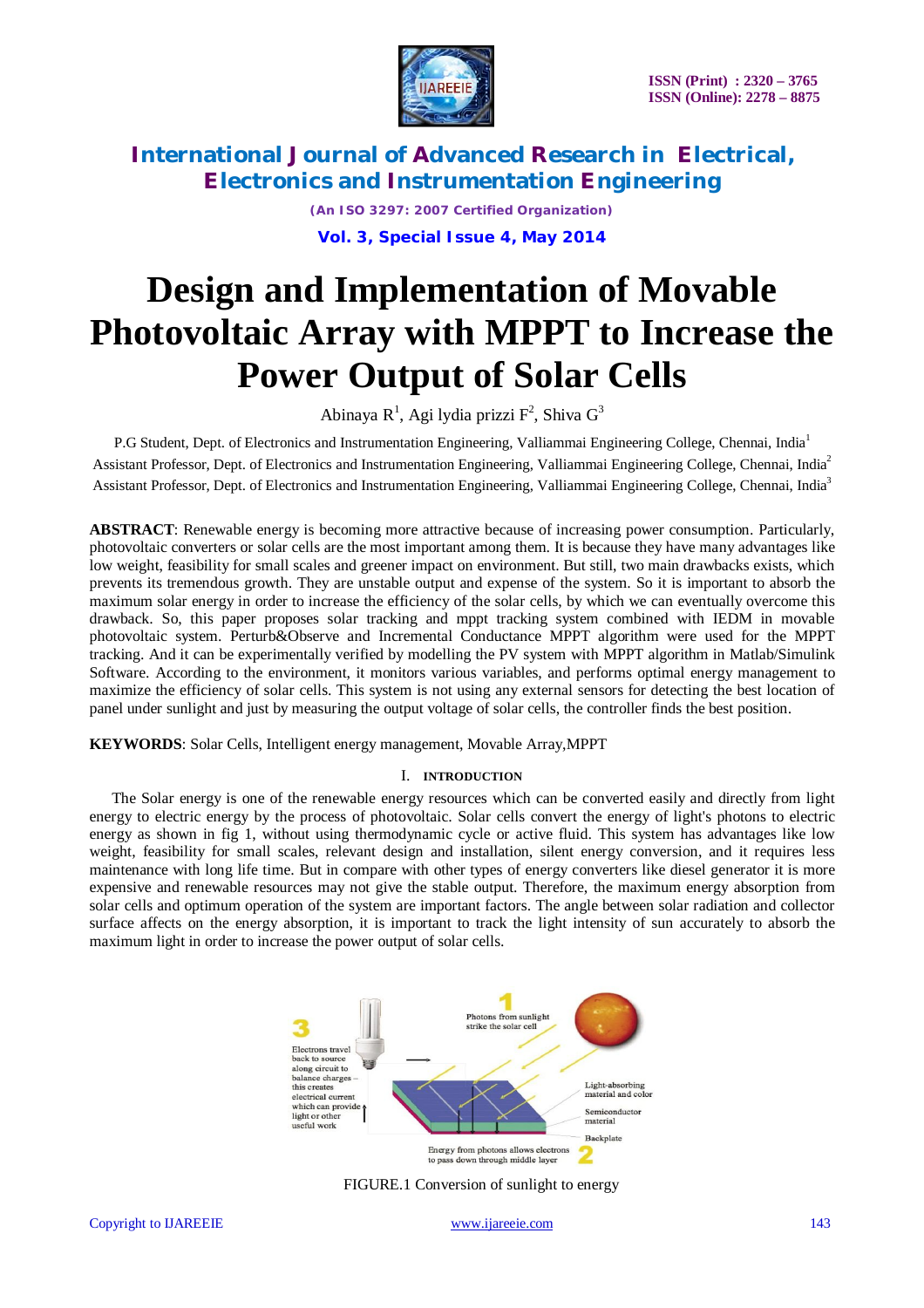

*(An ISO 3297: 2007 Certified Organization)*

### **Vol. 3, Special Issue 4, May 2014**

The suns most productive hours are from 9:00 a.m. to 3:00 p.m. Before and after these times also power is being produced, but at much lowers levels. Due to increased cloud cover, and shorter days in winter season the solar cells may not give much power as output. In the photovoltaic power generation, solar tracking is the important way to improve the efficiency of power generation. Automatic solar tracking methods can be divided into active method and passive method. Conventional solar tracking methods, are Photo electric tracking which has high sensitivity and its structural design is more convenient but it is affected by the weather changes. For eg, such as cloudy, rainy, and snowy weather may cause this photoelectric tracking device cannot aim at the sun or even malfunction. Another method is sun trajectory tracking m has the advantages of being capable of all-weather real-time tracking but it uses the complicated program and it cannot change according to the intensity of light also lacking of tracking accuracy and protection function under bad weather conditions.

#### II. **DESIGN OF SOFTWARE FOR TESTING & COMPARING THE FIXED AND PROPOSED MOVABLE PANEL**

To test the above concept MATLAB is used. Modeling and Simulation is done to generate results. Figure 2(solar tracking) shows the simulation model. The first block in model is solar irradiance and this is a physical signal constant which intern gives input to the solar cell. To measure the current and voltage Isensor and Vsensor is used like ammeter and voltmeter. The input port or inport is used to feed the physical signal and the output port or outport is used to take the output from each modules. Next block Isensor represents the ideal current sensor, a device that converts current measured in any electrical branch into a physical signal proportional to the current. Next block in the model represents the PS Simulink input converter which is connected to the voltage sensor. The movable and non movable modules consist of n number of subsystems inside them.



Figure.2 Simulink Modelling for Power Generation in Panels

 The fixed panel has five to six subsystems, according to the testing conditions it may vary. These sub systems are shown in figure.3. Each subsystem consists of sub-subsystems in which the current voltage calculations can be done. The sub-subsystems are fed with the input current and voltage from the reference MPPT values. Two current inputs are given in each sub system, where one input is based on MPPT value and other input is based on assumption and from these the power can be calculated. Terminator is used here to stop other signals from outside so that external disturbances can be avoided.

The movable panel subsystem is shown in figure 4 and it consists of five to six subsystems, and these subsystems can also be varied according to the testing conditions. Each subsystem in the fixed panel consists of sub-subsystems in which the current voltage calculations can be done. These sub-subsystems are also fed with the input current and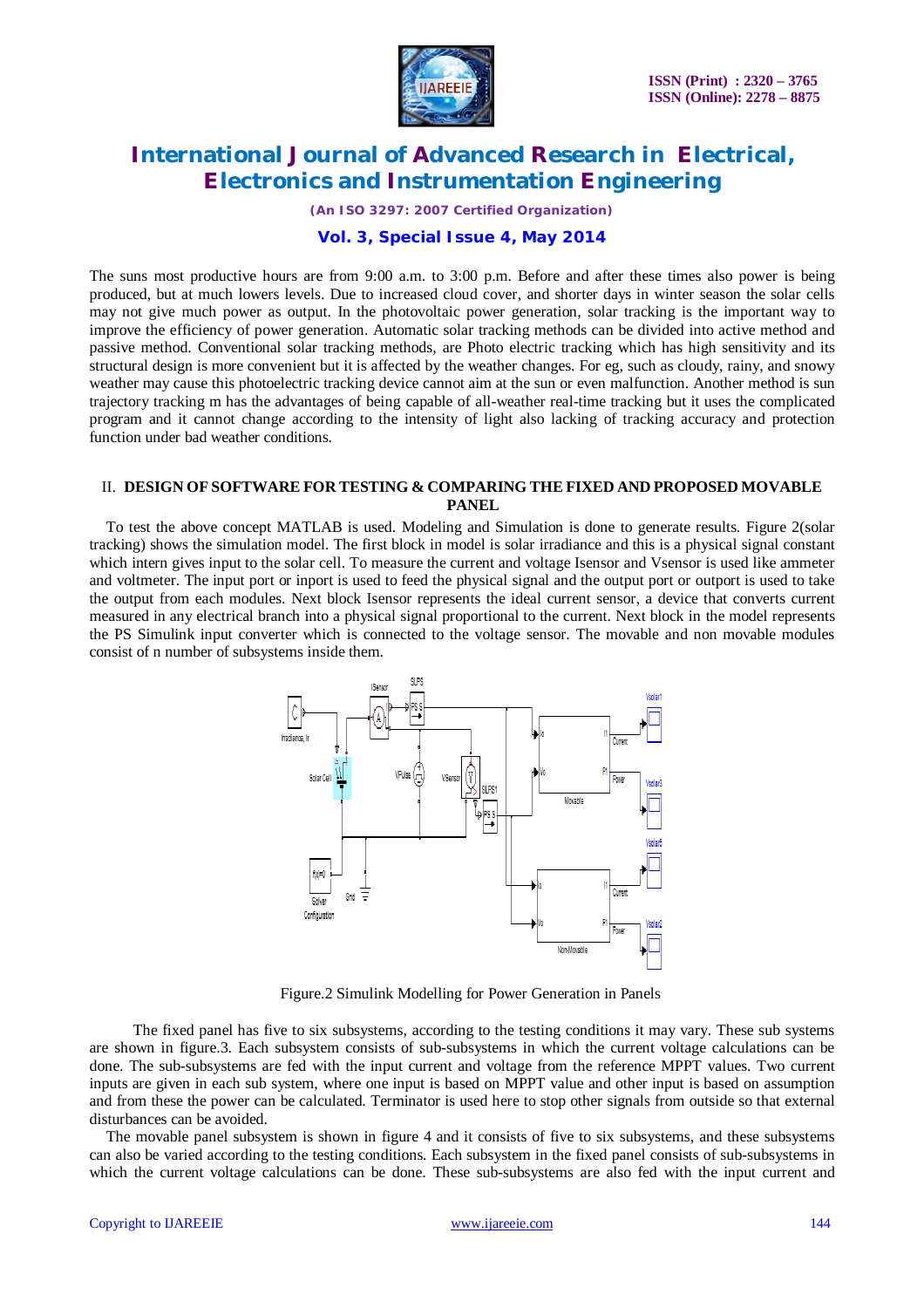

*(An ISO 3297: 2007 Certified Organization)*

### **Vol. 3, Special Issue 4, May 2014**

voltage in a similar manner from the reference MPPT values. From these input values, power can be calculated as the panel output but when compared to the fixed panel, this system will give a rise in output power.



Figure.3 Subsystems inside Fixed Panel in Matlab Modeling



Figure 4 Subsystems inside Movable Panel in Matlab Modelling

 The first input current from the sub system is given into the sub-subsystem and then it is multiplied with the other input value which either a MPPT value or assumed value. Similarly in the second module of the subsystem two input voltage values are given. Then both the voltage input and current input values are multiplied. This in turn gives the power output from the solar panel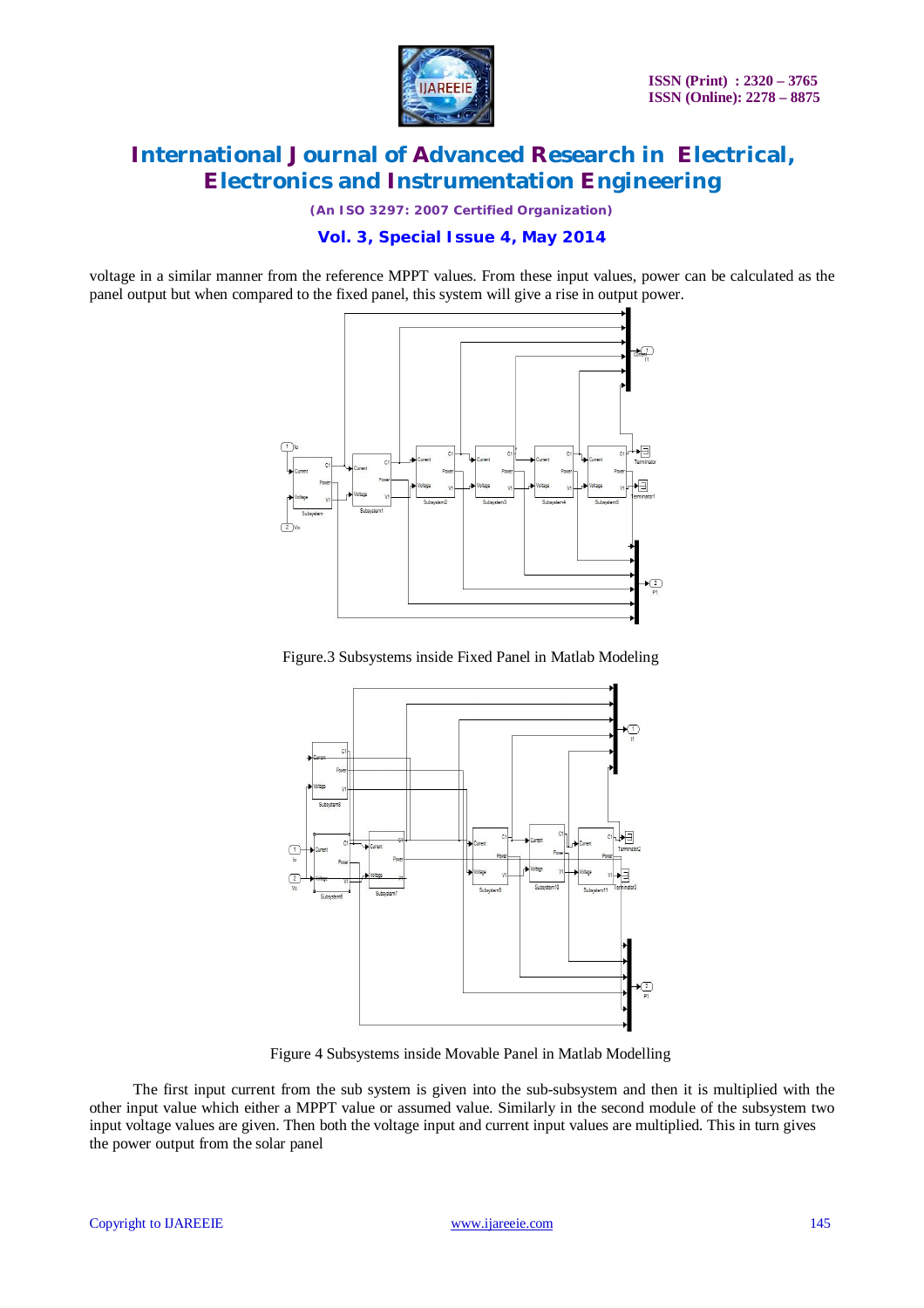

*(An ISO 3297: 2007 Certified Organization)*

**Vol. 3, Special Issue 4, May 2014**



Figure.5 Power calculation in Sub-subsystem

Two current inputs are given in each sub-subsystem, where one input is current and other is voltage as shown in figure 5. By multiplying both values, power from the panel can be calculated.

DC-DC converters can be used as switching mode regulatorsto convert an unregulated dc voltage to a regulated dc output voltage . Both algorithms are implemented in buck and boost converters and the results are compared and the best maximum output is taken.The flowchart of the incremental conductance MPPT algorithm has been implemented in Matlab/ Simulink. In this we have taken the boost converter and designed the converter with both IC & P&O algorithm. It is observed that in P&O method , there is some power loss due to the perturbation & also it fails to track the power under fast varying atmospheric conditions. So IC is used to overcome this drawback .The IC can determine that the MPPT has reached the MPP and stop perturbing the operating point. If this condition is not met, the direction in which the MPPT operating point must be perturbed can be calculated using the relationship between dl/dV and –I/V [7] This relationship is derived from the fact that dP/dV is negative when the MPPT is to the right of the MPP and positive when it is to the left of the MPP.



Figure 6 Modelling of PV Module with MPPT Algorithm of DC-DC converter

 The hardware design combines the embedded microcontroller with two DC motor and motor drivers, ADC, and Photo sensors. A general block diagram of the proposed system is shown in Fig. 6. The main aim of this proposed project is to put solar cells in the best position under the sunlight. It is too important to detect the power of sunlight because, if the amount of solar cell output voltage is getting weak, the controller must decide to move structure in correct position.

#### Copyright to IJAREEIE www.ijareeie.com 146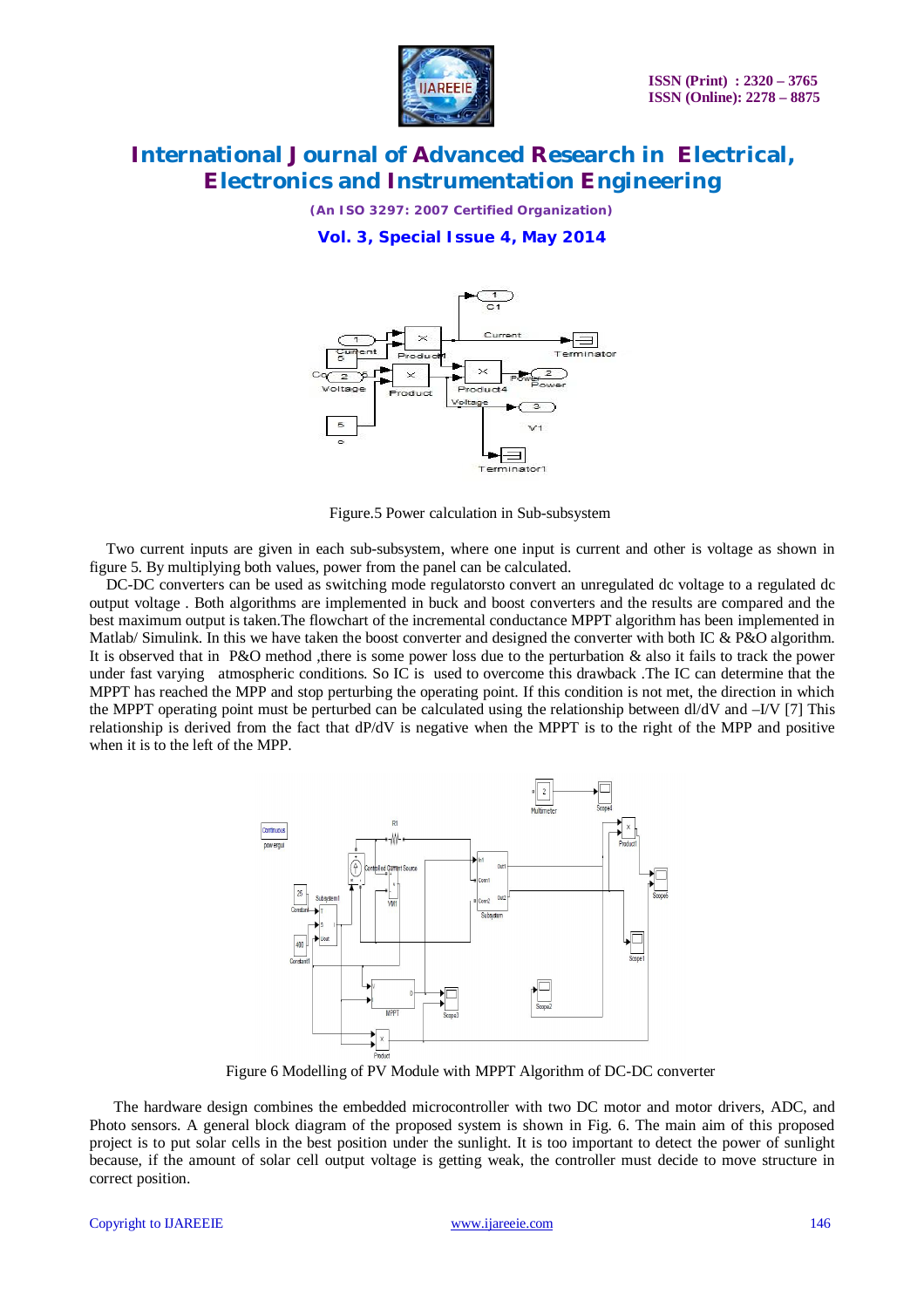

*(An ISO 3297: 2007 Certified Organization)*

### **Vol. 3, Special Issue 4, May 2014**

It is obvious that the controller circuit is a close loop controller system and with getting the output voltage of solar cell can control the structure. This system work very well, in industry but sometimes may need few modifications. So in these kinds of situations this system has a RS232 port for connecting this system to computer and with this port the user can control the system and operate manually and this feature increase the safety of the system. One channel A/D of PIC16F877A microcontroller has been used for measuring the output voltage of solar cell.

#### III. **MECHANICAL AND HARDWARE DESIGN**

 The hardware design combines the embedded microcontroller with two DC motor and motor drivers, ADC, and Photo sensors. A general block diagram of the proposed system is shown in Fig. 6. The main aim of this proposed project is to put solar cells in the best position under the sunlight. It is too important to detect the power of sunlight because, if the amount of solar cell output voltage is getting weak, the controller must decide to move structure in correct position.



Figure 7 General Block Diagram of the Proposed System

 In this hardware implementation, one low power motor with 2 gears is required for moving the panel along different directions. Whereas, the weight of solar cell is low, a lot of power is not required. Since, two gears have been used on this project the status of electric motor and panel can be controlled in every 5 degrees step. OP-AMP 7805 is used here to amplify the sensor output. Bridge rectifier converts AC to DC and the 12V gets reduced to 5V and this voltage is given to the controller. The movable array is designed with various procedures like, designing the circuit for controller, interfacing the sensor with microcontroller and coding for the same, then the coding has dump into the hardware using PIC kit 2.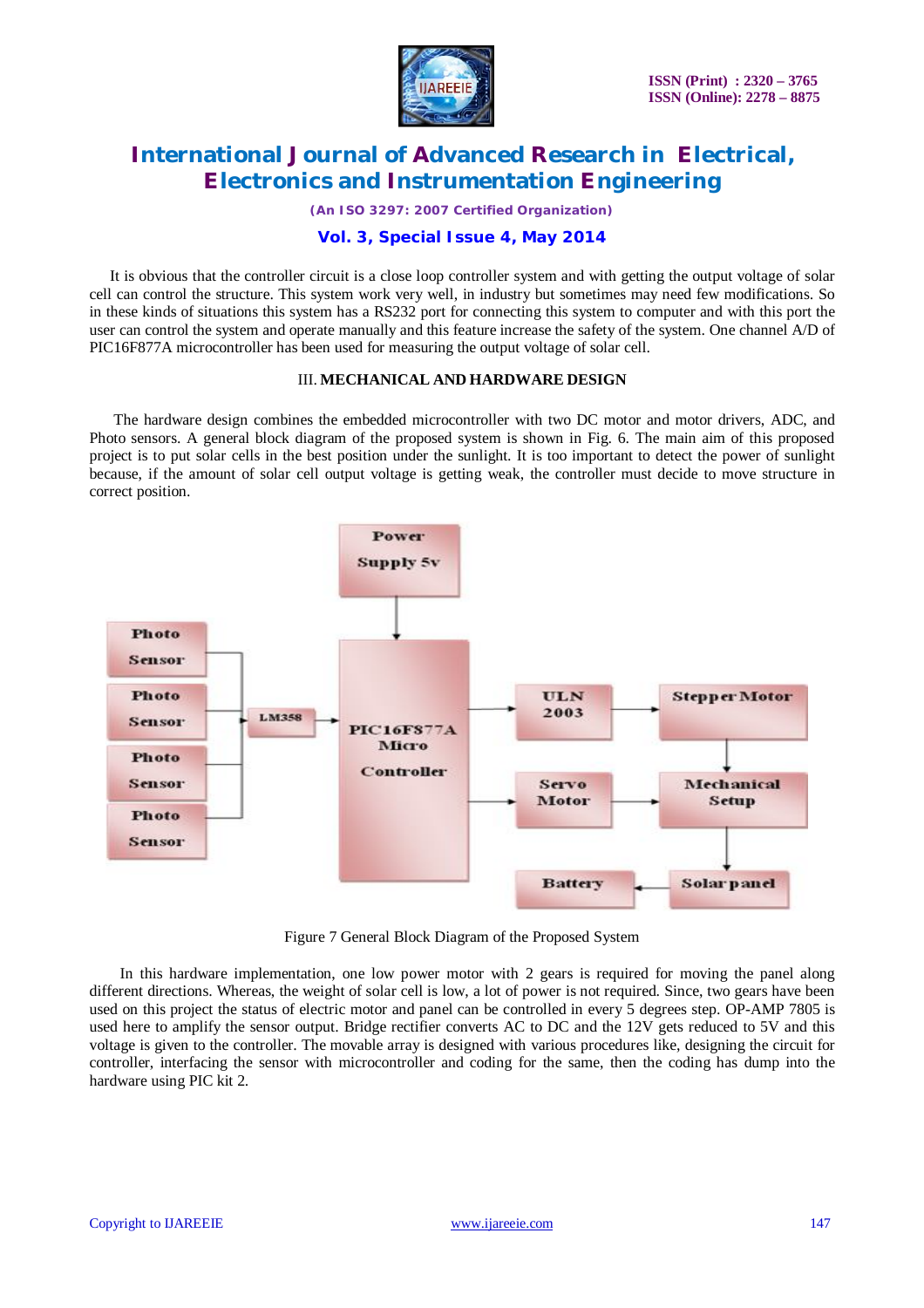

*(An ISO 3297: 2007 Certified Organization)* **Vol. 3, Special Issue 4, May 2014**



Figure 8 Implementation of Movable solar arrays with intelligent energy distribution management.

 The four LDR's which are fixed in all four directions senses the light and sends signal to the controller, and through the controller, the motor gets pulse and starts to move the panel again based on the output voltage.

### **V EXPERIMENTAL RESULTS**

 The experiment was performed by using MATLAB and the comparison curve was available at various times because of the installation situation of the movable array and the fixed array. The output power characteristics of these arrays are shown in figure. Because the movable array is directly faced to the sun, it generated more electric power and its peak power is higher than fixed array. In this we assumed that the maximum power can be obtained by a maximum power point tracker (MPPT). The obtained power curves are shown in Fig 8 and fig 9. At the beginning the sunlight will be low, so the movable array has a little change in its generating power and still it is greater than fixed array. During noon, the power curves of the fixed array become closer to the movable array.



Figure 9 PV characteristics of fixed panel

Since the sun's motion close to south, both movable array and fixed array are faced to the south where the movable array still generates more power which can be seen in fig 7.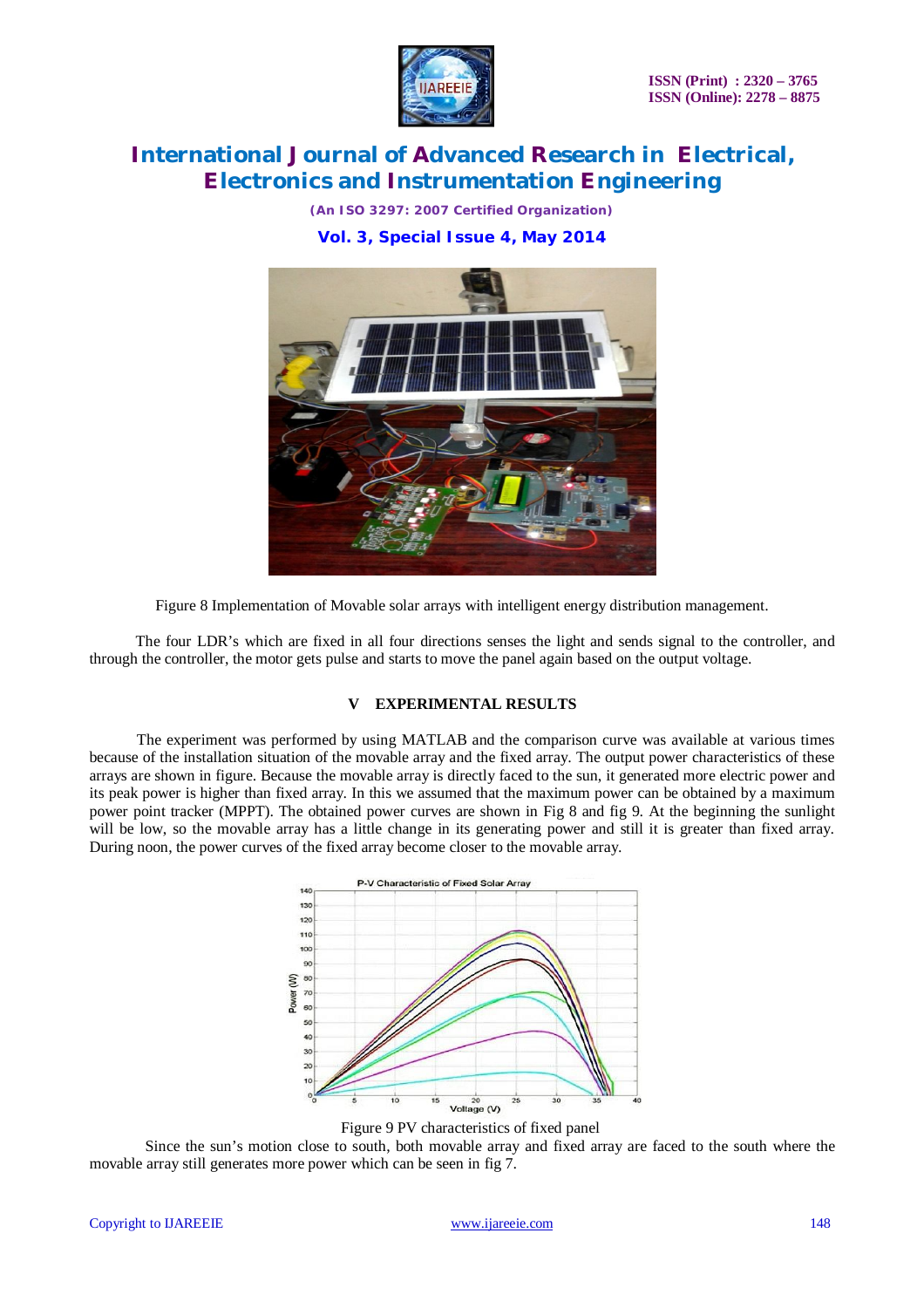

*(An ISO 3297: 2007 Certified Organization)*

**Vol. 3, Special Issue 4, May 2014**



Figure 10 PV characteristics of fixed panel

Because the sun height starts to decrease after the noon time, the generated power by the fixed array starts to decrease. The generated power in both PV-arrays including moving and fixed will be decreasing but in the movable array, the slow rate of decreasing is observed. By the sun motion to the sunset, the generated power reduces in both PVarrays but the movable PV-array still generates more power than the fixed one. Fig.8 and fig 9 shows the power characteristics of the arrays to compare the maximum available power.<br>In Characteristics of Fixed Solar Array



Figure 12 IV characteristics of moving panel.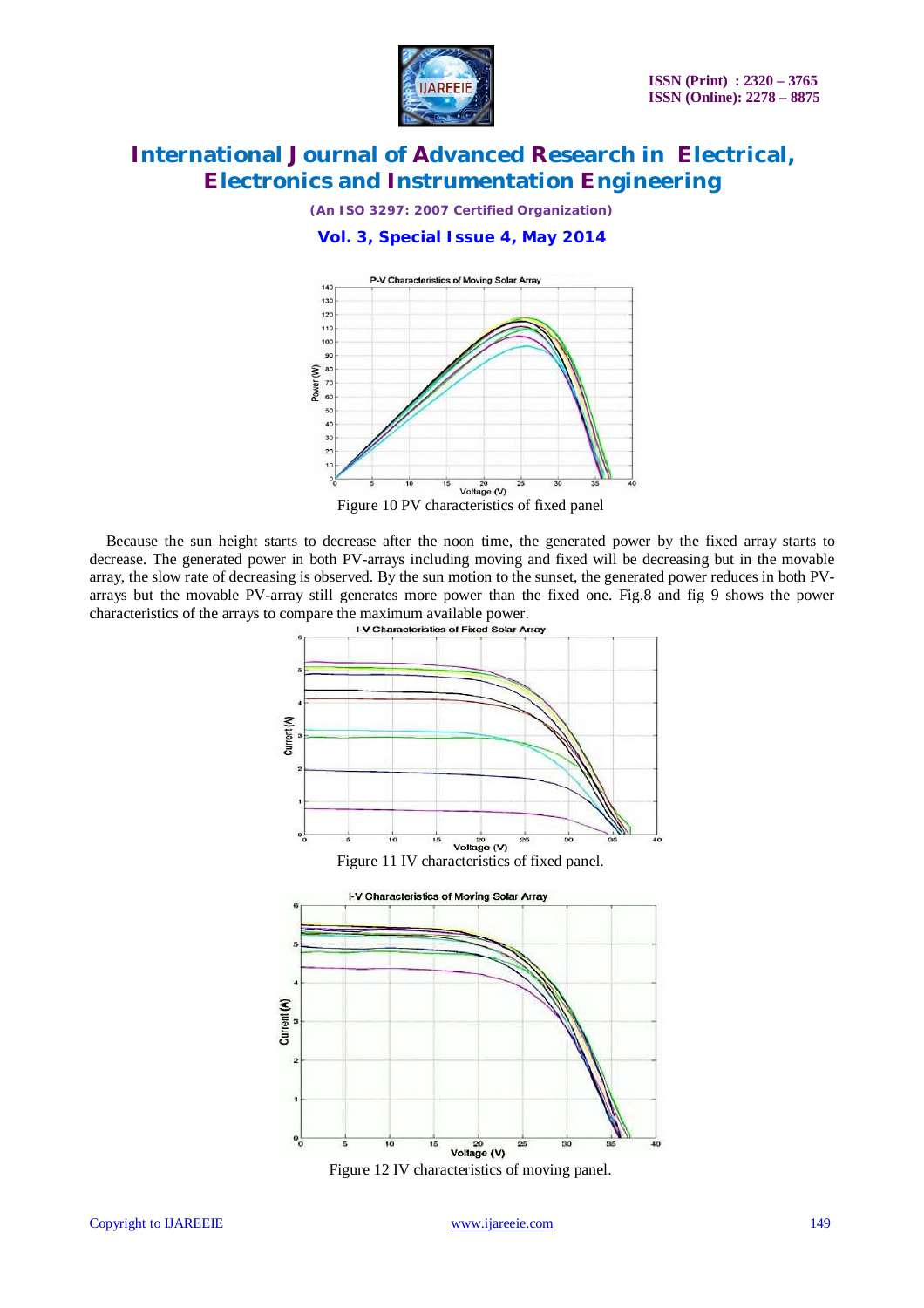

*(An ISO 3297: 2007 Certified Organization)*

### **Vol. 3, Special Issue 4, May 2014**

IV curves shows twice time greater in movable PV-array than fixed array. Fig.10 and Fig.11 show the current voltage curves of both PV-arrays and it shows that the generated current and power by the movable array has less variation in compare with fixed array during the day. This comparison illustrate that the movable photovoltaic array with sun tracking capability can significantly increase the absorbed energy that increases the generated electric power



Figure 12Boost Converter Simulation With P&O Controller



Figure 13 Boost Converter Simulation With incremental conductance Controller.

From the simulation show that voltage input for both controller is almost the same. Perturb and Observe Controller shows a not stable condition. During the simulation the current and voltage decrease rapidly and lastly came to same value at the initial stage. The simulation result figure 12 and 13 shows that controller that connected with Boost converter will give a stable output in the incremental conductance controller.

#### **VI CONCLUSION**

Copyright to UAREEIE www.ijareeie.com www.ijareeie.com 150 We have proposed a system which gives the increase in power output of solar cells and by combining the intelligent energy distribution system with this proposed model, we can manage the produced power in a reliable way even when the panel gives low power. So it can be concluded that by using the movable solar array the power quality will be higher than fixed array. Meanwhile, MATLAB software modeling is used to get the power voltage and current outputs. This proposed solar system can improve the photoelectric conversion efficiency of the solar cell array with high accuracy. Moreover, further improvement to the proposed solar tracking and MPPT tracking system can be done